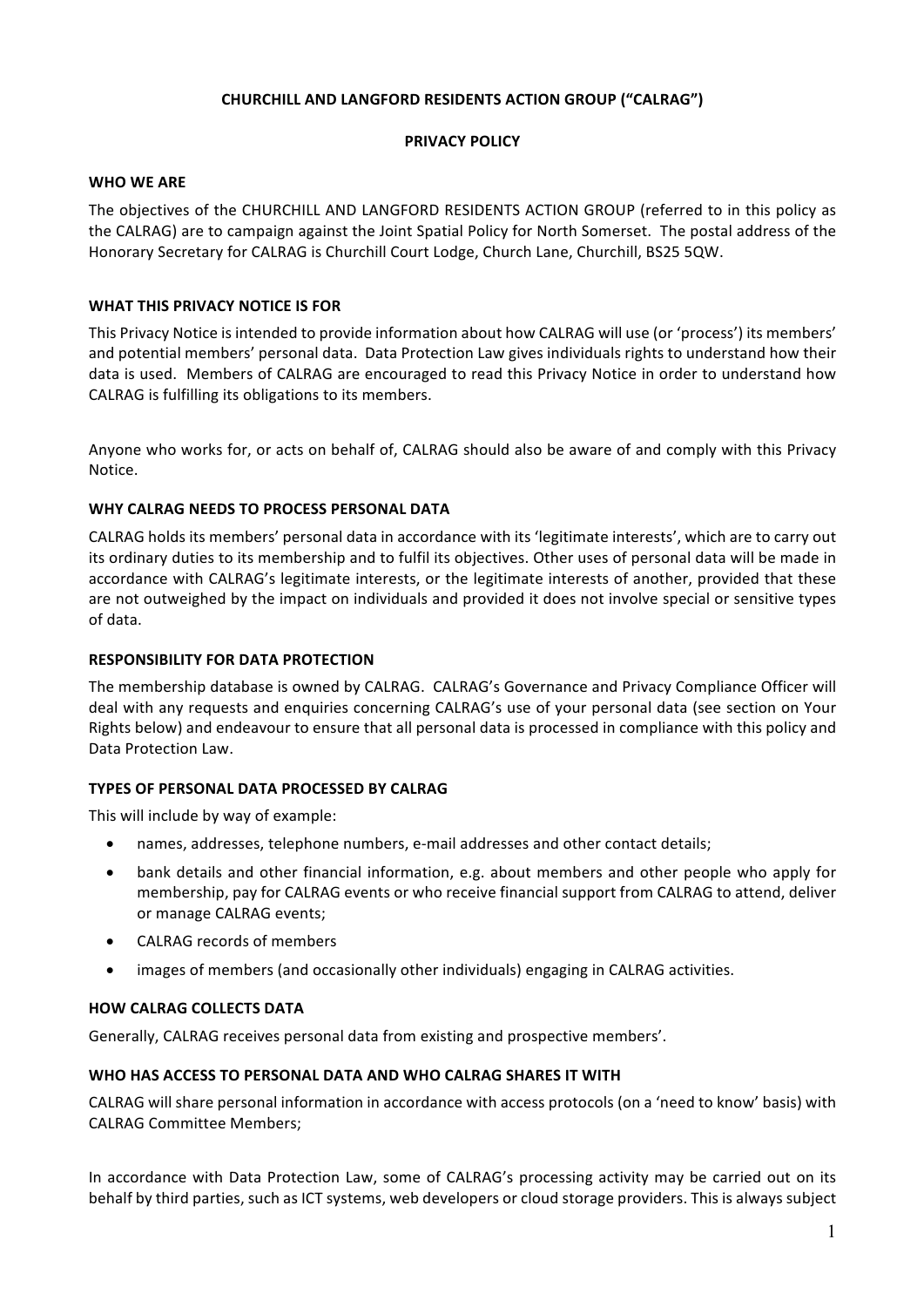to contractual assurances that personal data will be kept securely and only in accordance with CALRAG'S specific directions.

## **HOW LONG WE KEEP PERSONAL DATA**

CALRAG will retain an individual's personal data while they remain a member of CALRAG. If you have any specific queries about how our retention policy is applied or wish to request that personal data you no longer believe to be relevant is considered for erasure, please contact CALRAG. A limited and reasonable amount of information will be kept for archiving purposes: for example, even where you have requested we no longer keep in touch with you, we will need to keep a record of the fact in order to fulfil your wishes (called a 'suppression record').

## **KEEPING IN TOUCH AND SUPPORTING CALRAG**

CALRAG will use the contact details of members to keep them updated about the activities of CALRAG including the organisation of CALRAG events and sending updates and newsletters, by email and by post. Should you wish to limit or object to any such use, or would like further information about them, please contact CALRAG in writing. You always have the right to withdraw consent, where given, or otherwise object to direct contact. However, CALRAG is nonetheless likely to retain some of your details (not least to ensure that no more communications are sent to that particular address, email or telephone number).

# **YOUR RIGHTS**

## **Rights of access, etc**

- Individuals have various rights under Data Protection Law to access and understand what personal data is held by CALRAG, and in some cases ask for it to be erased or amended or have it transferred to others, or for CALRAG to stop processing it - but subject to certain exemptions and limitations.
- Any individual wishing to access or amend their personal data, or wishing it to be transferred to another person or organisation, should put their request in writing to CALRAG.
- CALRAG will endeavour to respond to any such written requests as soon as is reasonably practicable and in any event within statutory time-limits, (which is one month in the case of requests for access to information).
- CALRAG will be better able to respond quickly to smaller, targeted requests for information. If the request for information is manifestly excessive or similar to previous requests, CALRAG may ask you to reconsider or require a proportionate fee (but only where Data Protection Law allows it).

#### **Requests that cannot be fulfilled**

- You should be aware the right of accessislimited to your own personal data and certain data is exempt from the right of access. This will include information which identifies other individuals or information which is subject to legal privilege (for example legal advice given to or sought by CALRAG, or documents prepared in connection with a legal action).
- You may have heard of the "right to be forgotten". However, we will sometimes have compelling reasons to refuse specific requests to amend or stop processing personal details; for example, a legal requirement, or where it falls within a legitimate interest identified in this Privacy Notice. All such requests will be considered on their own merits.

#### **Consent**

• Where CALRAG is relying on consent as a means to process personal data, any person may withdraw this consent at any time. Please be aware however that CALRAG may not be relying on consent but have another lawful reason to process the personal data in question even without your consent.

#### **Whose rights?**

• The rights under Data Protection Law belong to the individual to whom the data relates.